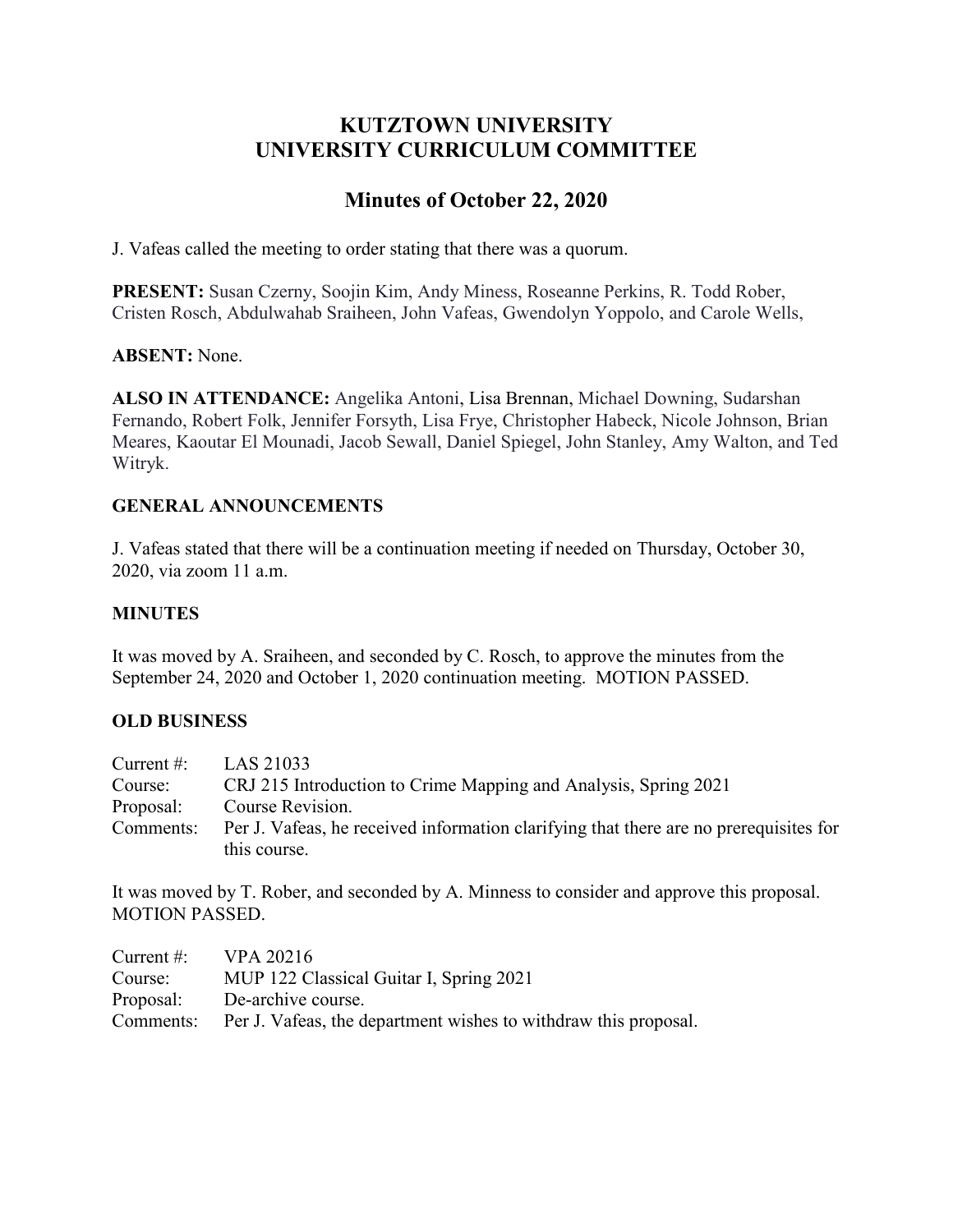#### **NEW BUSINESS**

## **College of Education**

The following proposals were moved by T. Rober, and seconded by A. Sraiheen to consider and approve as a block. It was moved by T. Rober, and seconded by A. Sraiheen, to table these proposals. MOTION PASSED.

| <b>COE 2105</b> | Program:<br>Proposal:<br>Comments: | BSED Special Education PreK-8; Elementary Education 4-8 Math<br>and English, Fall 2021<br>Program Moratorium<br>N. Johnson present to speak to this proposal. We had very low<br>enrollment in these and once we went with the Gen Ed and Special Ed<br>competencies they really didn't fit. We want these in moratorium and then we got<br>approved just two middle level grids instead of twelve.        |
|-----------------|------------------------------------|------------------------------------------------------------------------------------------------------------------------------------------------------------------------------------------------------------------------------------------------------------------------------------------------------------------------------------------------------------------------------------------------------------|
| <b>COE 2106</b> | Program:<br>Proposal:<br>Comments: | BSED Special Education PreK-8; Elementary Education 4-8 Math<br>and Science, Fall 2021<br>Program Moratorium<br>N. Johnson present to speak to this proposal. We had very low<br>enrollment in these and once we went with the Gen Ed and Special Ed<br>competencies they really didn't fit. We want these in moratorium and then we got<br>approved just two middle level grids instead of twelve.        |
| <b>COE 2107</b> | Program:<br>Proposal:<br>Comments: | BSED Special Education PreK-8; Elementary Education 4-8 Math<br>and Social Studies, Fall 2021<br>Program Moratorium<br>N. Johnson present to speak to this proposal. We had very low<br>enrollment in these and once we went with the Gen Ed and Special Ed<br>competencies they really didn't fit. We want these in moratorium and then we got<br>approved just two middle level grids instead of twelve. |
| <b>COE 2108</b> | Program:<br>Proposal:<br>Comments: | BSED Special Education PreK-8; Elementary Education 4-8<br>Science and English, Fall 2021<br>Program Moratorium<br>N. Johnson present to speak to this proposal. We had very low<br>enrollment in these and once we went with the Gen Ed and Special Ed<br>competencies they really didn't fit. We want these in moratorium and then we got<br>approved just two middle level grids instead of twelve.     |
| <b>COE 2109</b> | Program:<br>Proposal:<br>Comments: | BSED Special Education PreK-8; Elementary Education 4-8<br>Science and Social Studies, Fall 2021<br>Program Moratorium<br>N. Johnson present to speak to this proposal. We had very low<br>enrollment in these and once we went with the Gen Ed and Special Ed                                                                                                                                             |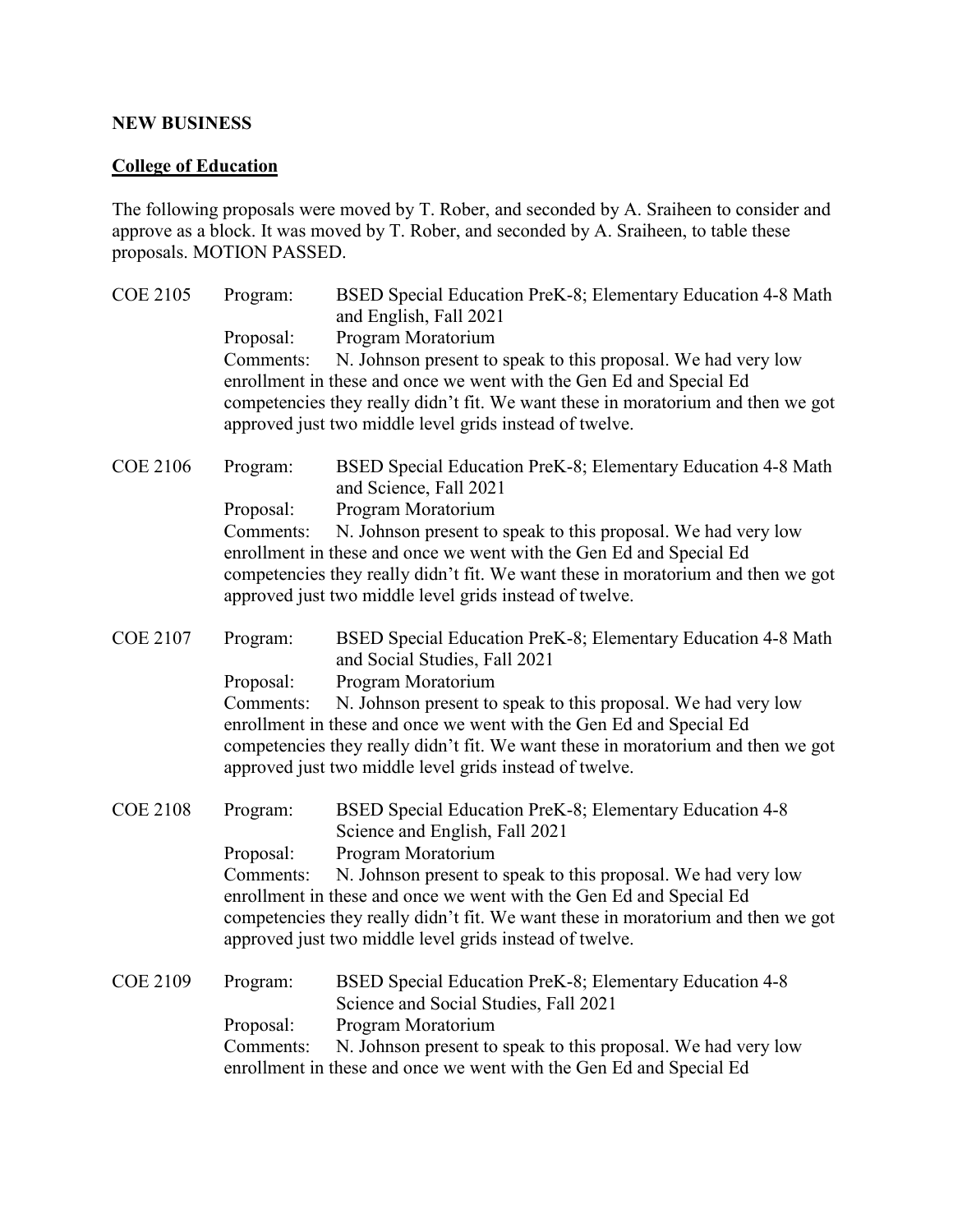| Current#:<br>Program:<br>Proposal: | <b>COE 2115</b><br>Visual Impairment Educational Studies Track, Fall 2021<br>Program revision                                                             |                                                                                                                                                                                                                                                                                                                                          |
|------------------------------------|-----------------------------------------------------------------------------------------------------------------------------------------------------------|------------------------------------------------------------------------------------------------------------------------------------------------------------------------------------------------------------------------------------------------------------------------------------------------------------------------------------------|
| <b>COE 2114</b>                    | Program:<br>Program Moratorium<br>Proposal:<br>approved just two middle level grids instead of twelve.                                                    | BSED Visual Impairment Birth-21; Elementary Education 4-8<br>Science and Social Studies, Fall 2021<br>Comments: N. Johnson present to speak to this proposal. We had very low<br>enrollment in these and once we went with the Gen Ed and Special Ed<br>competencies they really didn't fit. We want these in moratorium and then we got |
| <b>COE 2113</b>                    | Program:<br>Science and English, Fall 2021<br>Program Moratorium<br>Proposal:<br>Comments:<br>approved just two middle level grids instead of twelve.     | BSED Visual Impairment Birth-21; Elementary Education 4-8<br>N. Johnson present to speak to this proposal. We had very low<br>enrollment in these and once we went with the Gen Ed and Special Ed<br>competencies they really didn't fit. We want these in moratorium and then we got                                                    |
| <b>COE 2112</b>                    | Program:<br>Math and Social Studies, Fall 2021<br>Program Moratorium<br>Proposal:<br>Comments:<br>approved just two middle level grids instead of twelve. | BSED Visual Impairment Birth-21; Elementary Education 4-8<br>N. Johnson present to speak to this proposal. We had very low<br>enrollment in these and once we went with the Gen Ed and Special Ed<br>competencies they really didn't fit. We want these in moratorium and then we got                                                    |
| <b>COE 2111</b>                    | Program:<br>Math and Science, Fall 2021<br>Proposal:<br>Program Moratorium<br>Comments:<br>approved just two middle level grids instead of twelve.        | BSED Visual Impairment Birth-21; Elementary Education 4-8<br>N. Johnson present to speak to this proposal. We had very low<br>enrollment in these and once we went with the Gen Ed and Special Ed<br>competencies they really didn't fit. We want these in moratorium and then we got                                                    |
| <b>COE 2110</b>                    | Program:<br>Math and English, Fall 2021<br>Program Moratorium<br>Proposal:<br>Comments:<br>approved just two middle level grids instead of twelve.        | BSED Visual Impairment Birth-21; Elementary Education PreK-4<br>N. Johnson present to speak to this proposal. We had very low<br>enrollment in these and once we went with the Gen Ed and Special Ed<br>competencies they really didn't fit. We want these in moratorium and then we got                                                 |
|                                    | approved just two middle level grids instead of twelve.                                                                                                   | competencies they really didn't fit. We want these in moratorium and then we got                                                                                                                                                                                                                                                         |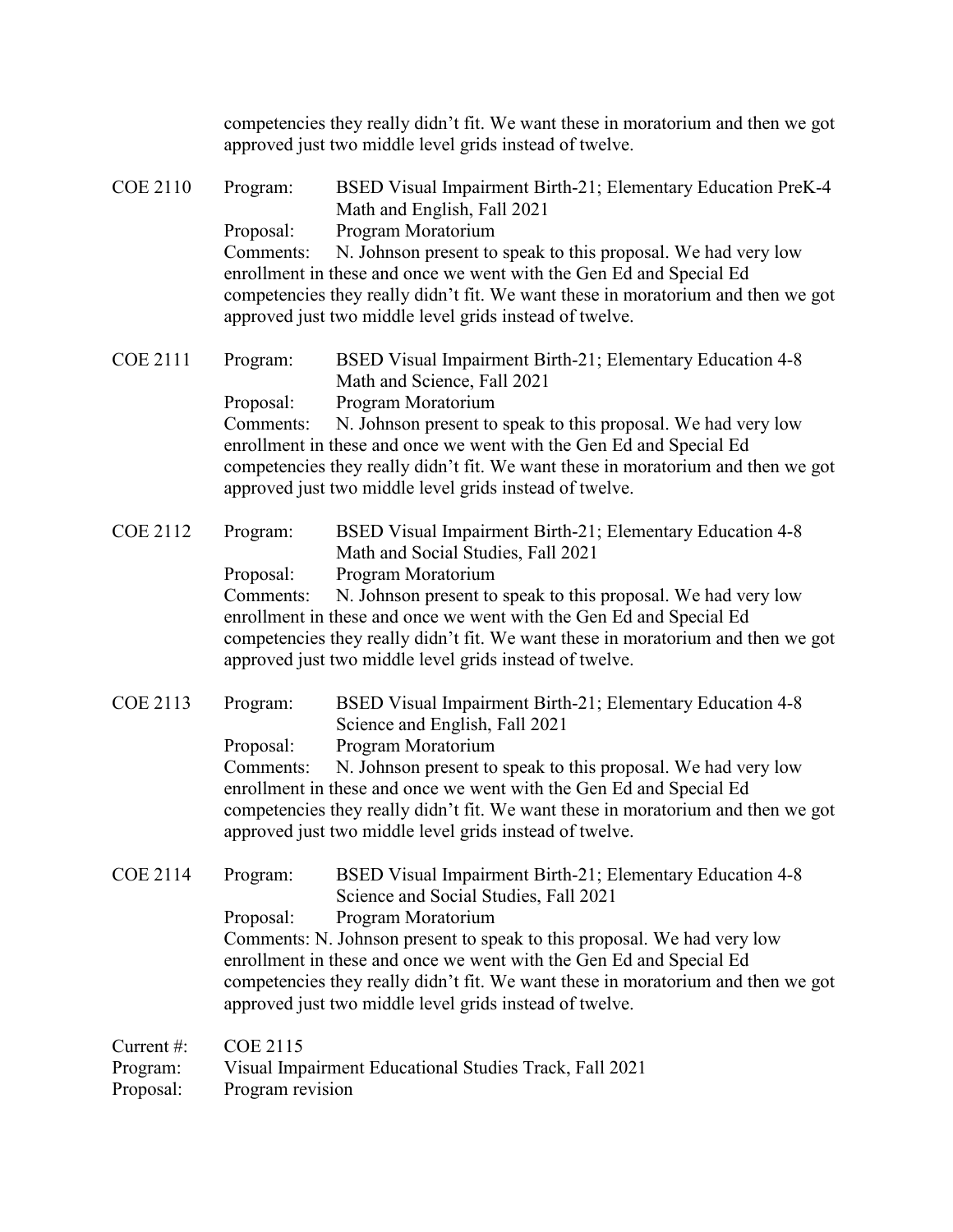Comments: N. Johnson present to speak to this proposal. T. Witryk asked about the change in major on the cover sheet. Per T. Witryk the title on the cover sheet is the track, we need the major. N. Johnson stated that it is Special Education. A. Sraiheen asked about the math course MAT XXX. N. Johnson stated it is for any two math courses.

It was moved by T. Rober, and seconded by A. Minness to consider and approve this proposal. MOTION PASSED.

#### **College of Liberal Arts and Sciences**

| Current $#$ : | LAS 21030                                                                                                                                                                                                                                                                                                    |
|---------------|--------------------------------------------------------------------------------------------------------------------------------------------------------------------------------------------------------------------------------------------------------------------------------------------------------------|
| Program:      | M.S. Computer Science: Interdisciplinary Track, Fall 2021                                                                                                                                                                                                                                                    |
| Proposal:     | New Program                                                                                                                                                                                                                                                                                                  |
| Comments:     | D. Spiegel present to speak to this proposal. C. Wells stated we need a friendly<br>amendment to change the wording on page 3, item number 4. The wording should<br>state "The application for candidacy must be submitted and approved after<br>completing 12 hours". D. Spiegel stated he would change it. |

It was moved by A. Sraiheen, and seconded by A. Minness to consider and approve this proposal. MOTION PASSED.

It was moved by T. Rober, and seconded by C. Rosch to move proposal LAS 21040 to the bottom of the agenda because the proposal has courses that must be approved prior to the program. MOTION PASSED.

The following proposals were moved by T. Rober, and seconded by A. Minness, to consider and approve as a block. MOTION PASSED.

| LAS 21041 | Course:<br>Proposal:                                                          | ANT 360 History and Theory of Anthropology, Fall 2021<br>Change in prerequisites. |  |
|-----------|-------------------------------------------------------------------------------|-----------------------------------------------------------------------------------|--|
| LAS 21042 | Course:                                                                       | ANT 380 Senior Seminar, Fall 2021                                                 |  |
|           | Proposal:                                                                     | Change in prerequisites.                                                          |  |
| Current:  | LAS 21043                                                                     |                                                                                   |  |
| Program:  | Game Development Minor, Fall 2021                                             |                                                                                   |  |
| Proposal: | Program Revision                                                              |                                                                                   |  |
| Comments: | Per J. Vafeas the effective date needs to be changed from January 21, 2020 to |                                                                                   |  |
|           | August 30, 2020 to be effective in Fall.                                      |                                                                                   |  |

It was moved by A. Sraiheen, and seconded by T. Rober to consider and approve this proposal. MOTION PASSED.

| Current #: $LAS 21044$ |                                                                       |
|------------------------|-----------------------------------------------------------------------|
| Program:               | M.S. Computer Science: Professional Science Master's Track, Fall 2021 |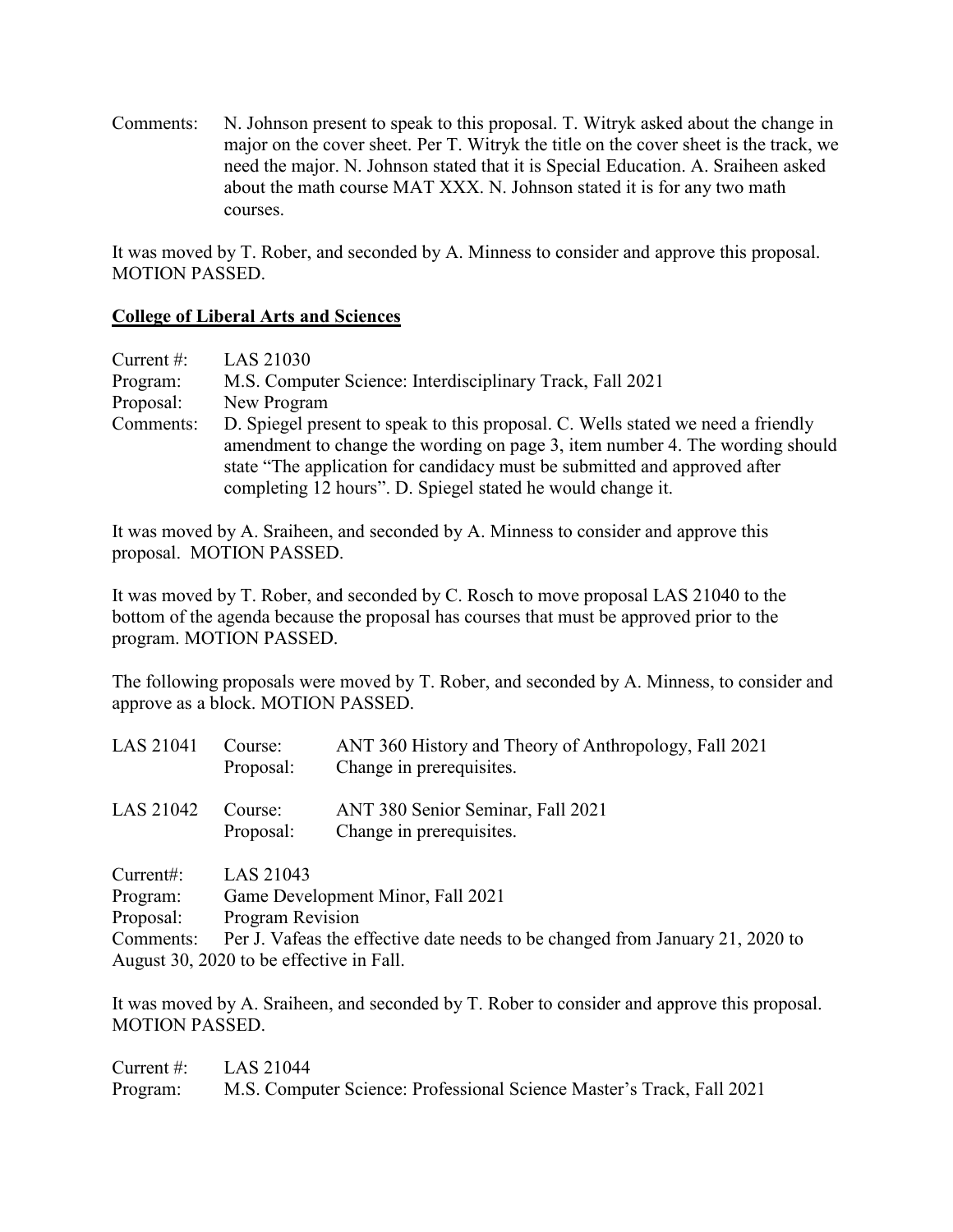Proposal: Program moratorium

Comments: L. Frye and D. Spiegel present to speak to this proposal. They will teach out the current students in the program. C. Wells asked if they were going to admit any students in Spring 2021. L. Frye stated no.

It was moved by A. Sraiheen, and seconded by C. Rosch to consider and approve this proposal. MOTION PASSED.

| Current $#$ : | LAS 21046                                                                                                                                                                                                                                                                                                                                                                                                                                                          |
|---------------|--------------------------------------------------------------------------------------------------------------------------------------------------------------------------------------------------------------------------------------------------------------------------------------------------------------------------------------------------------------------------------------------------------------------------------------------------------------------|
| Course:       | ENV 208 Biogeochemistry, Fall 201                                                                                                                                                                                                                                                                                                                                                                                                                                  |
| Proposal:     | Addition of a new course to the Master Course Listing.                                                                                                                                                                                                                                                                                                                                                                                                             |
| Comments:     | J. Sewall present to speak to this proposal. T. Rober stated all of these are 1 credit<br>courses, with lengthy course outline. Per J. Sewall these are intended for<br>introductory courses, they are 1 hour a week, and one week's topic. Per J. Vafeas,<br>the cover sheet shows the title as Biogeochemistry but the syllabus shows<br>Biogeochemical Cycles. J. Sewall stated there is a mistake on the cover sheet, the<br>title on the syllabus is correct. |

It was moved by T. Rober and seconded by A. Minness to consider and approve this proposal. MOTION PASSED.

| Current $\#$ : | LAS 21047                                       |
|----------------|-------------------------------------------------|
| Course:        | ANT 335 Ethnographic Research Methods, Fall 201 |
| Proposal:      | Change in course number.                        |
| Comments:      | Per B. Meares the new course number is ANT 236. |

It was moved by S. Kim, and seconded by A. Sraiheen to consider and approve this proposal. MOTION PASSED.

| Current #: $LAS 21048$ |                                                 |
|------------------------|-------------------------------------------------|
| Course:                | ANT 214 Women and Religion, Fall 2021           |
|                        | Proposal: Change in course number               |
| Comments:              | Per B. Meares the new course number is ANT 114. |

It was moved by T. Rober, and seconded by C. Rosch to consider and approve this proposal. MOTION PASSED.

The following proposals were moved by T. Rober, and seconded by A. Sraiheen, to consider and approve as a block. MOTION PASSED.

| LAS 21049 | Course:<br>Proposal: | ENV 206 Agricultural Entomology, Fall 2021<br>Addition of a new course to the Master Course Listing. |
|-----------|----------------------|------------------------------------------------------------------------------------------------------|
| LAS 21051 | Course:<br>Proposal: | ENV 205 Disease of Field Crops, Fall 2021<br>Addition of a new course to the Master Course Listing.  |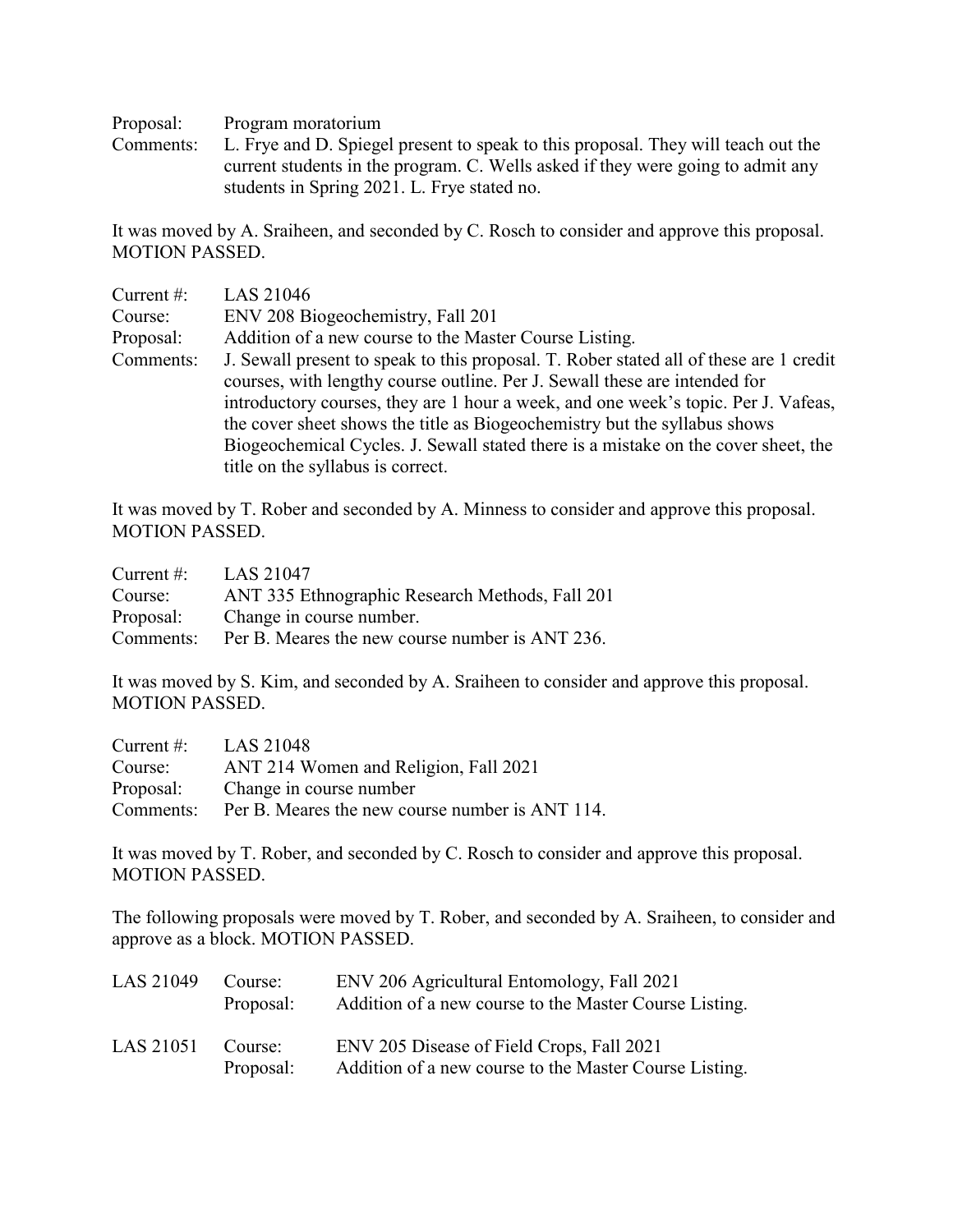| Current $#$ : | LAS 21052                                                                        |
|---------------|----------------------------------------------------------------------------------|
| Course:       | BIO 3XX Medical Mycology, Fall 2021                                              |
| Proposal:     | Addition of a new course to the Master Course Listing.                           |
| Comments:     | K. El Mounadi present to speak to this proposal. B. Meares stated the new course |
|               | number will be BIO 331.                                                          |

It was moved by C. Rosch, and seconded by T. Rober, to consider and approve this proposal. MOTION PASSED.

The following proposals were moved by T. Rober, and seconded by A. Sraiheen, to consider and approve as a block. MOTION PASSED.

| LAS 21053                         | Course:<br>Proposal: | PHY 100 Physics I, Fall 2021<br>Change in prerequisites and co-requisites.                               |
|-----------------------------------|----------------------|----------------------------------------------------------------------------------------------------------|
| LAS 21054                         | Course:<br>Proposal: | PHY 102 Physics II, Fall 2021<br>Change in prerequisites.                                                |
| LAS 21055                         | Course:<br>Proposal: | PHY 214 Introduction to Subatomic Physics, Fall 2021<br>Change in prerequisites.                         |
| LAS 21056                         | Course:<br>Proposal: | PHY 230 Optics, Fall 2021<br>Change in prerequisites.                                                    |
| <b>LAS 21057</b>                  | Course:<br>Proposal: | PHY 290 Introduction to Nanotechnology, Fall 2021<br>Change in prerequisites.                            |
| <b>LAS 21058</b>                  | Course:<br>Proposal: | PHY 340 Computational Physics, Fall 2021<br>Change in prerequisites.                                     |
| LAS 21059                         | Course:<br>Proposal: | PHY 350 Instrumentation in Physics, Fall 2021<br>Change in prerequisites.                                |
| <b>LAS 21060</b>                  | Course:<br>Proposal: | EGR 130 Engineering Mechanics, Fall 2021<br>Change in prerequisites.                                     |
| LAS 21061                         | Course:<br>Proposal: | EGR 230 Strength of Materials, Fall 2021<br>Change in prerequisites.                                     |
| Current#:<br>Course:<br>Proposal: | LAS 21062            | WRI 255 Creating User Documentation, Fall 2021<br>Addition of a new course to the Master Course Listing. |

It was moved by T. Rober, and seconded by A. Minness to consider and approve this proposal. MOTION PASSED.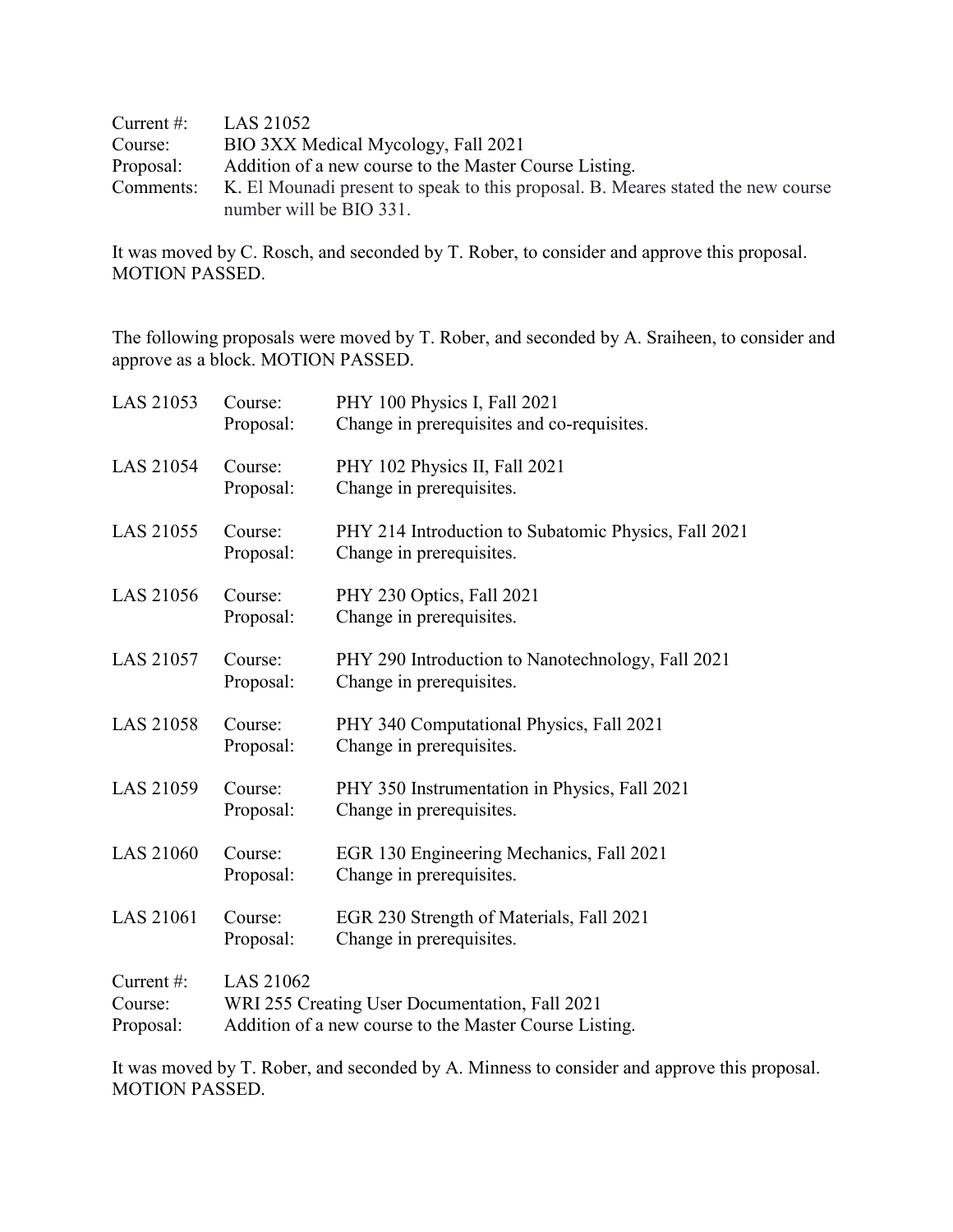Current #: LAS 21064 Course: WRI 321 Information Design: Writing and Editing for On-Line Publication, Fall 2021

Proposal: Change in title, description, syllabus, and prerequisites.

It was moved by T. Rober, and seconded by A. Minness to consider and approve this proposal. MOTION PASSED.

| Current $\#$ : | LAS 21065                                              |
|----------------|--------------------------------------------------------|
| Course:        | ENV 202 Concepts of Food Justice, Fall 2021            |
| Proposal:      | Addition of a new course to the Master Course Listing. |

It was moved by T. Rober, and seconded by S. Kim to consider and approve this proposal. MOTION PASSED.

The following proposals were moved by T. Rober, and seconded by A. Minness, to consider and approve as a block. MOTION PASSED.

| LAS 21066 | Course:<br>Proposal: | SWK 551 The Fundamentals of Trauma Informed Care, Fall 2021<br>Addition of a new course to the Master Course Listing. |
|-----------|----------------------|-----------------------------------------------------------------------------------------------------------------------|
| LAS 21067 | Course:<br>2021      | SWK 552 Clinical Approaches to Trauma Informed Practices, Fall                                                        |
|           | Proposal:            | Addition of a new course to the Master Course Listing.                                                                |
| LAS 21068 | Course:<br>Proposal: | SWK 553 Trauma Informed Practices with Systems, Fall 2021<br>Addition of a new course to the Master Course Listing.   |

The following proposals were moved by C. Rosch, and seconded by T. Rober, to consider and approved as a block. MOTION PASSED.

| LAS 21069                          | Course:<br>Proposal:                         | ENV 203 Concepts of Soil Science, Fall 2021<br>Addition of a new course to the Master Course Listing. |
|------------------------------------|----------------------------------------------|-------------------------------------------------------------------------------------------------------|
| LAS 21070                          | Course:<br>Proposal:                         | ENV 207 Soil Analysis, Fall 2021<br>Addition of a new course to the Master Course Listing.            |
| Current #:<br>Course:<br>Proposal: | <b>LAS 21071</b><br>Change in prerequisites. | BIO 111 Forensic Biology, Fall 2021                                                                   |

It was moved by S. Kim, and seconded by C. Rosch to consider and approve this proposal. MOTION PASSED.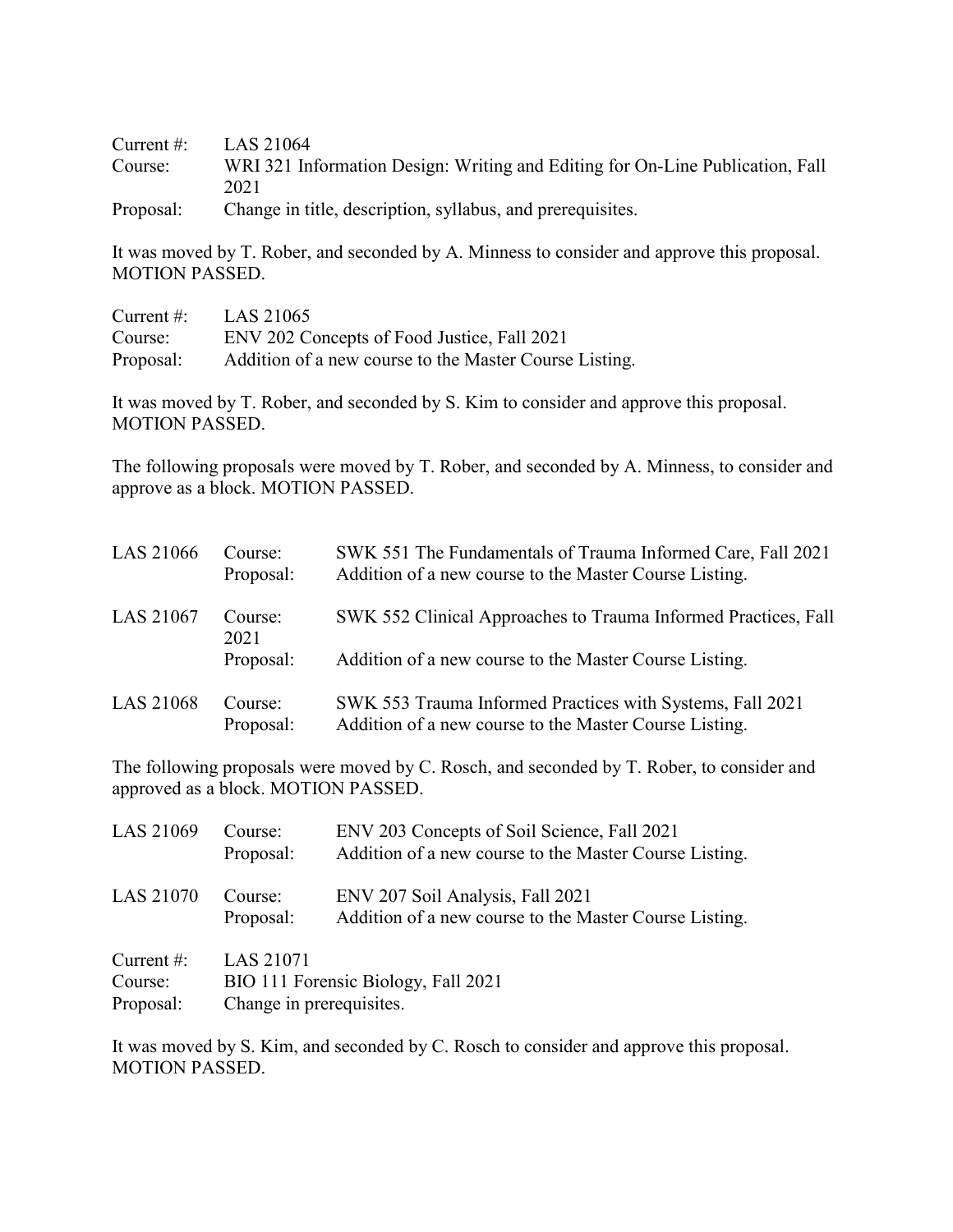| Current $\#$ : | LAS 21072                     |
|----------------|-------------------------------|
| Course:        | BIO 365 Immunology, Fall 2021 |
| Proposal:      | Change in prerequisites.      |

It was moved by T. Rober, and seconded by S. Kim, to consider and approve this proposal. MOTION PASSED.

| Current $#$ : | LAS 21073                                                                            |
|---------------|--------------------------------------------------------------------------------------|
| Course:       | ENV 200 Regenerative Field Lab, Fall 2021                                            |
| Proposal:     | Addition of a new course to the Master Course Listing.                               |
| Comments:     | J. Sewall present to speak to this. J. Vafeas asked if these courses are repeatable. |
|               | Per J. Sewall only 200 is repeatable and cannot be repeated in the same semester.    |

It was moved by T. Rober, and seconded by C. Rosch to consider and approve this proposal. MOTION PASSED.

| Current #: | LAS 21074                                                   |
|------------|-------------------------------------------------------------|
| Course:    | ENV 201 Fundamentals of Regenerative Agriculture, Fall 2021 |
| Proposal:  | Addition of a new course to the Master Course Listing.      |

It was moved by T. Rober, and seconded by S. Kim, to consider and approve this proposal. MOTION PASSED.

| Current $\#$ : | LAS 21075                                              |
|----------------|--------------------------------------------------------|
| Course:        | ENV 204 Climate Change and Agriculture, Fall 201       |
| Proposal:      | Addition of a new course to the Master Course Listing. |

It was moved by T. Rober, and seconded by A. Sraiheen to consider and approve this proposal. MOTION PASSED.

| Current $#$ : | <b>LAS 21040</b>                                                                      |
|---------------|---------------------------------------------------------------------------------------|
| Program:      | Certificate in Technical Writing, Fall 2021                                           |
| Proposal:     | New certificate.                                                                      |
| Comments:     | C. Wells stated that going forward there is a new person at the state system who is   |
|               | reviewing the notifications that are submitted. When you send the notification        |
|               | form all to Dr. Wells all of the courses must have all prerequisites listed with the  |
|               | course descriptions. She also stated this proposal states it allows potential student |
|               | from outside the university and working professionals. There are a number of          |
|               | courses that have prereqs. They are not listed on the certificate description. How    |
|               | would you offer a certificate with courses that have prereqs? There is a handout      |
|               | that states there can't be prereqs for certificates. M. Downing present and stated    |
|               | the point is clear and taken.                                                         |

It was moved by T. Rober, and seconded by S. Kim to table this proposal. MOTION PASSED.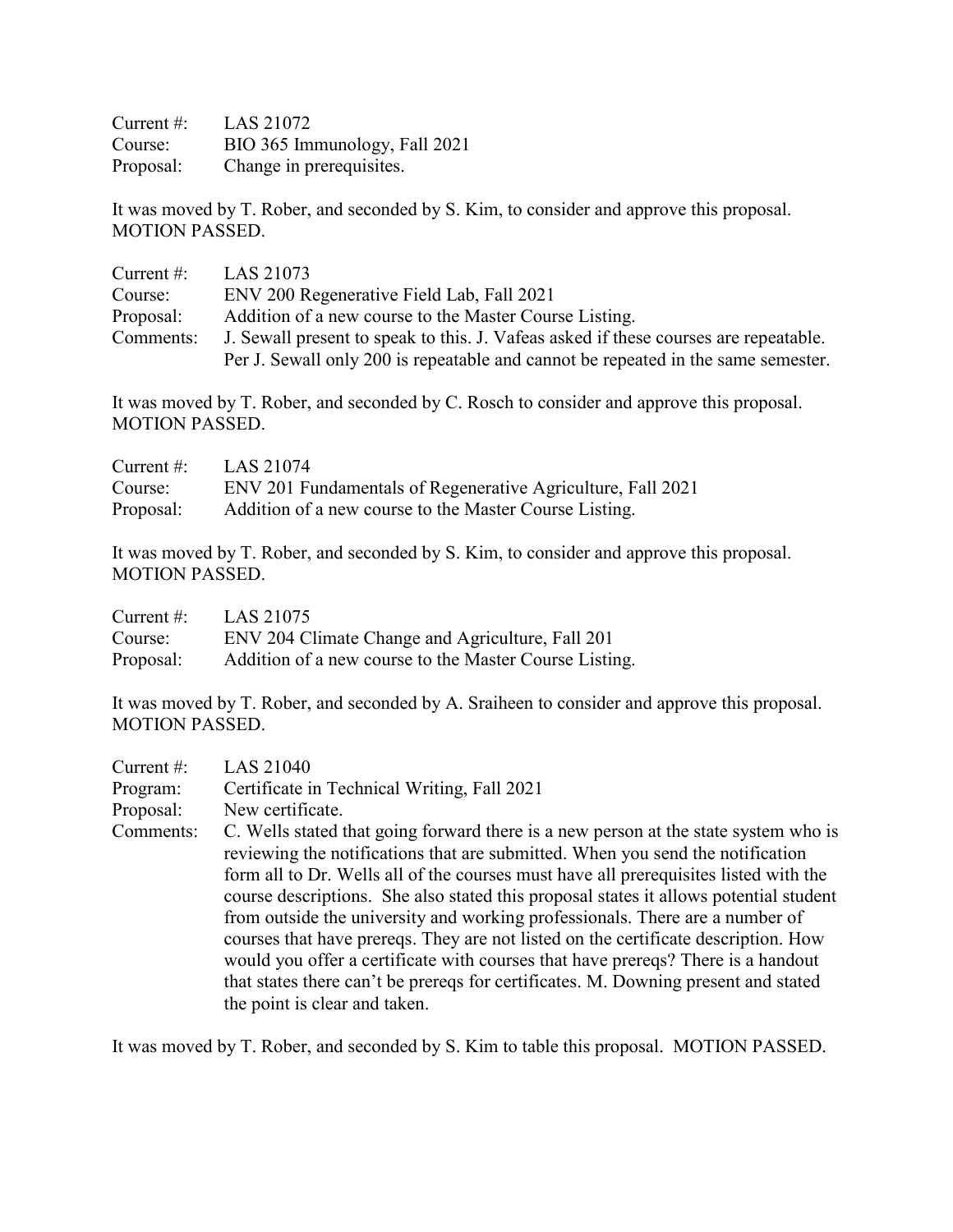## **College of Visual & Performing Arts**

None

## **College of Business**

Current #: COB 21004 Course: SPT 285 Sports Marketing, Fall 2021<br>Proposal: Change in title, description, and syllab Change in title, description, and syllabus.

It was moved by A. Sraiheen, and seconded by T. Rober, to consider and approve this proposal. MOTION PASSED.

| Current $\#$ : | COB 21005                                              |
|----------------|--------------------------------------------------------|
| Course:        | SPT 317 Sponsorship in Sport, Fall 2021                |
| Proposal:      | Addition of a new course to the Master Course Listing. |

It was moved by T. Rober, and seconded by A. Sraiheen to consider and approve this proposal. MOTION PASSED.

### **ANNOUNCEMENTS**

#### **General Education**

| LAS 20216        | General Education: CMP 200 Research and Composition, Spring 2021                            |
|------------------|---------------------------------------------------------------------------------------------|
| LAS 20312        | General Education: MAT 017 Introduction to Math, Spring 2021                                |
| LAS 20313        | General Education: MAT 121 Mathematics for Business and Information Science,<br>Spring 2021 |
| LAS 20314        | General Education: MAT 181 Calculus I, Spring 2021                                          |
| <b>VPA 20101</b> | General Education: COM 201 Storytelling, Spring 2021                                        |
| <b>VPA 20108</b> | General Education: MUS 020 Basic Concepts and Skills, Spring 2021                           |
| <b>VPA 20168</b> | General Education: CFT 121VL Ceramics I, Spring 2021                                        |
| <b>VPA 2071</b>  | General Education: FAR 061 Darkroom Photography for Non-Art Majors,<br>Spring 2021          |
| <b>VPA 2098</b>  | General Education: FAR 014 Drawing for Non-Art Majors, Spring 2021                          |
|                  |                                                                                             |